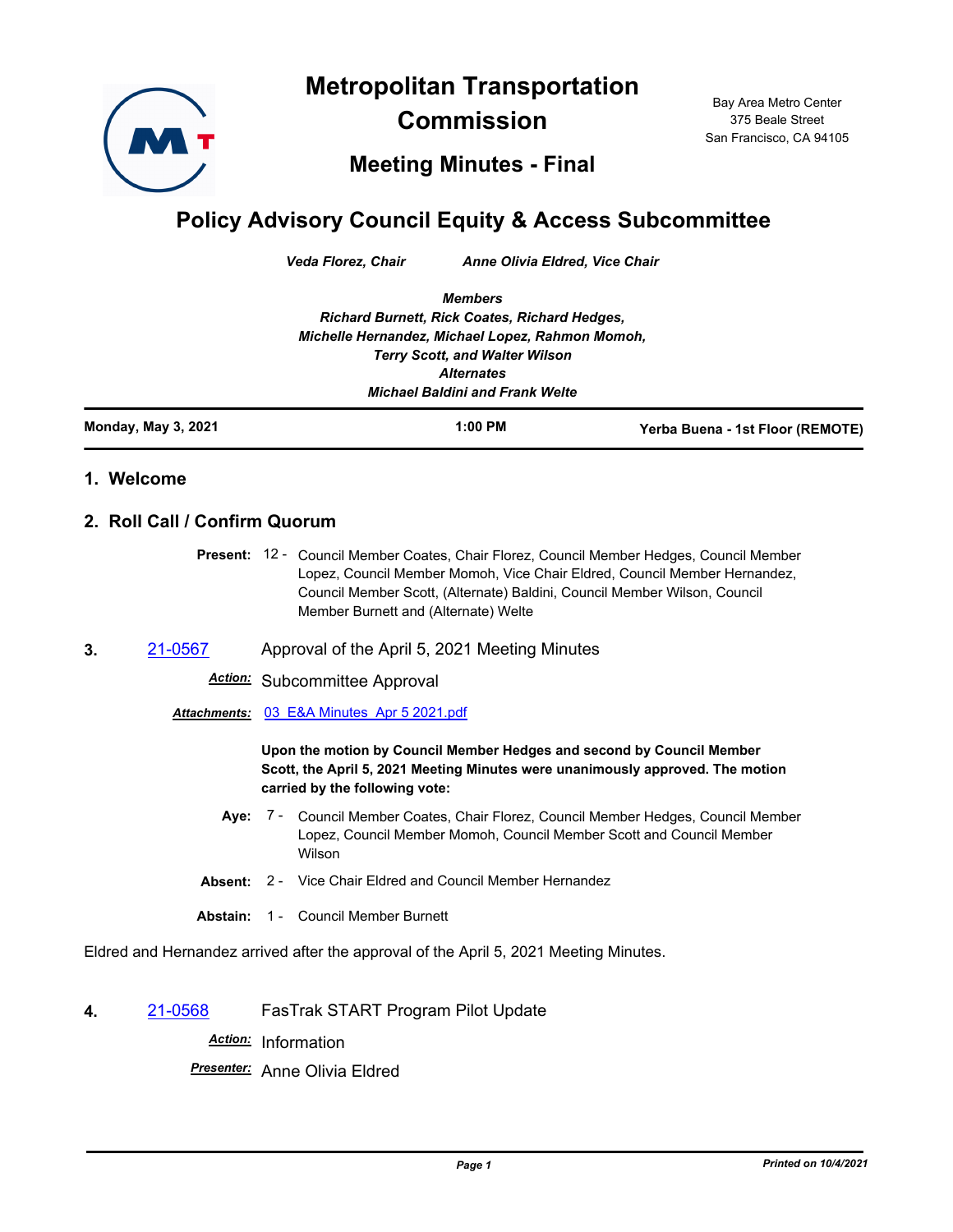**5.** [21-0569](http://mtc.legistar.com/gateway.aspx?m=l&id=/matter.aspx?key=22162) Consultant Bench: 2020 Equity Consultant - Cycle 1: (Arup Americas, Inc. dba Arup North America Ltd.; Marcus Griwsold dba Calm Waters Group LLC; causeIMPACTS LLC; Center for Neighborhood Technology; CivicMakers, LLC; Contigo Communications Corp.; Colette M. Luckie dba Cornerstone Consulting HR; Cooperative Personnel Services dba CPS HR Consulting; Davis & Associates Communications, Inc.; Eastern Research Group Inc.; Ana Lugo Bedolla dba Equity First Consulting; Exygy, Inc.; Guidehouse Inc.; HR&A Advisors, Inc.; ICF Incorporated, L.L.C.; Kimley-Horn and Associates, Inc.; Lowe Consulting Group, Inc.; Christopher Jerome Lepe dba Mariposa Planning Solutions; Nelson\Nygaard Consulting Associates, Inc.; Melanie Nutter dba Nutter Consulting, LLC; RSCA Corporation dba Redwood Resources; Reflex Design Collective, LLC; Tiasia O'Brien dba Seam Social Labs, Inc.; Diane Burbie dba The Aspire Group; The Mark USA, Inc.; Urban Habitat Program; WSP USA Inc.)

> Update on the March 10, 2021 award of the 2020 Equity Consultant Assistance Bench. This bench established a pre-qualified list of consultants to provide as-needed equity consulting services through June 30, 2025, with an option to extend for an additional two (2) years through June 30, 2027 ("Bench").

*Action:* Information

*Presenter:* Nalungo Conley

*Attachments:* [05\\_2020 Equity Bench.pdf](http://mtc.legistar.com/gateway.aspx?M=F&ID=c21f9c5e-e36f-400e-98c1-0f8b7cdda878.pdf)

**6.** [21-0578](http://mtc.legistar.com/gateway.aspx?m=l&id=/matter.aspx?key=22171) Update from Youth Internship Working Group

Youth Internship Workgroup update.

*Action:* Information

*Presenter:* Kỳ-Nam Miller and John Kannegieser

*Attachments:* [06\\_E&A Youth Internship Update May 2021.pdf](http://mtc.legistar.com/gateway.aspx?M=F&ID=50b397a5-7ec0-419d-95ba-ad08e66a3eae.pdf)